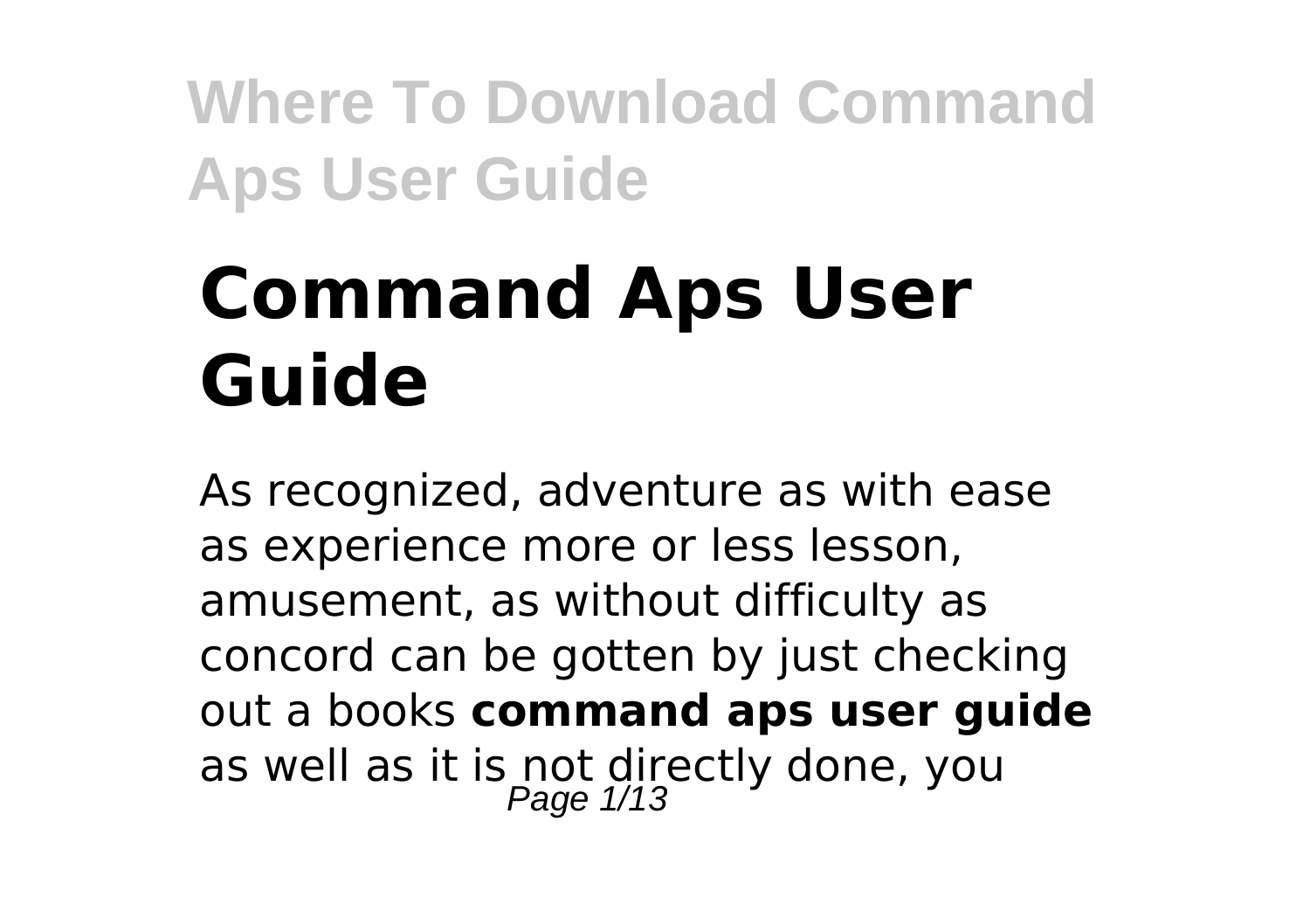could consent even more nearly this life, in relation to the world.

We offer you this proper as well as simple habit to acquire those all. We provide command aps user guide and numerous book collections from fictions to scientific research in any way. in the middle of them is this command aps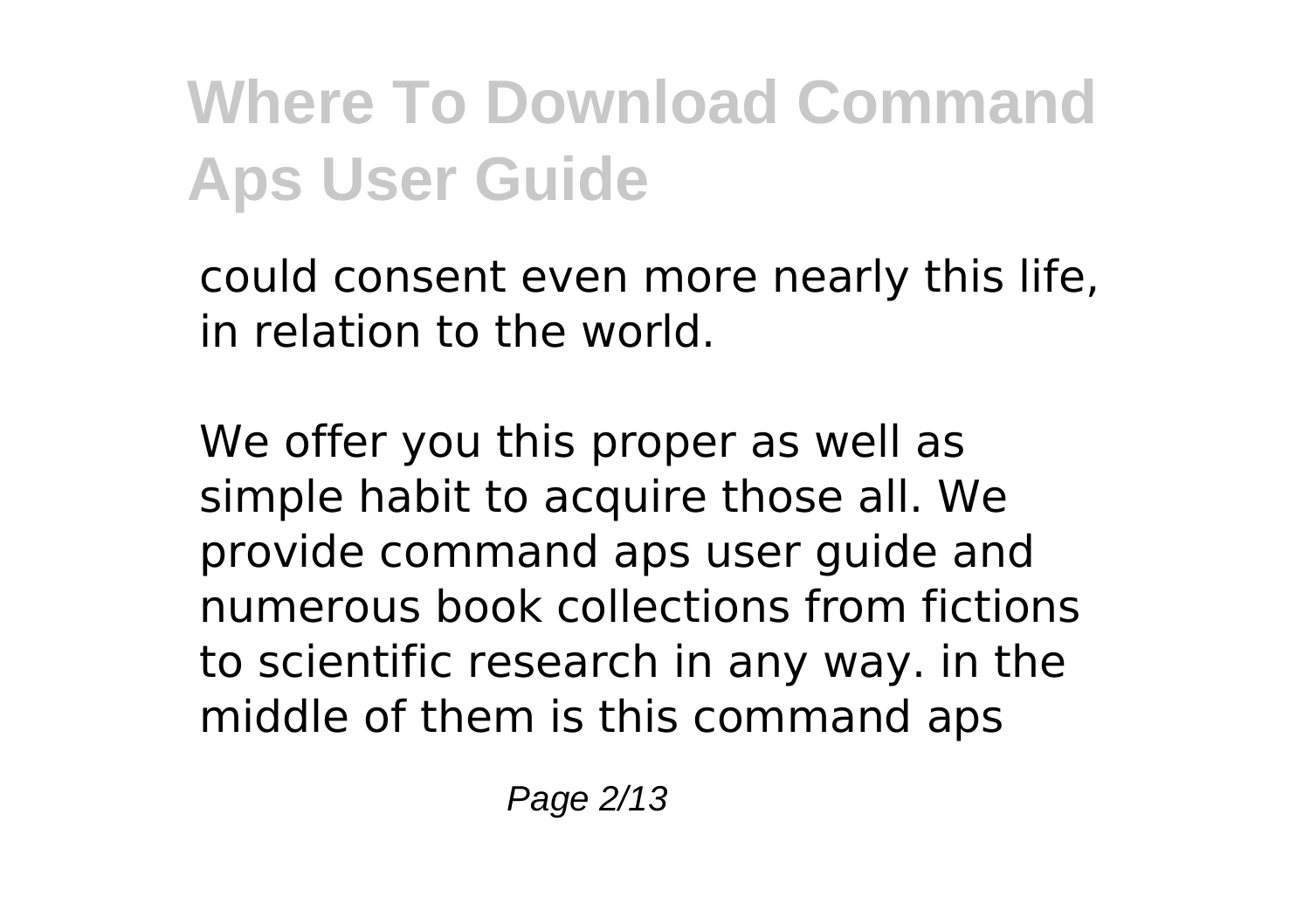user guide that can be your partner.

As of this writing, Gutenberg has over 57,000 free ebooks on offer. They are available for download in EPUB and MOBI formats (some are only available in one of the two), and they can be read online in HTML format.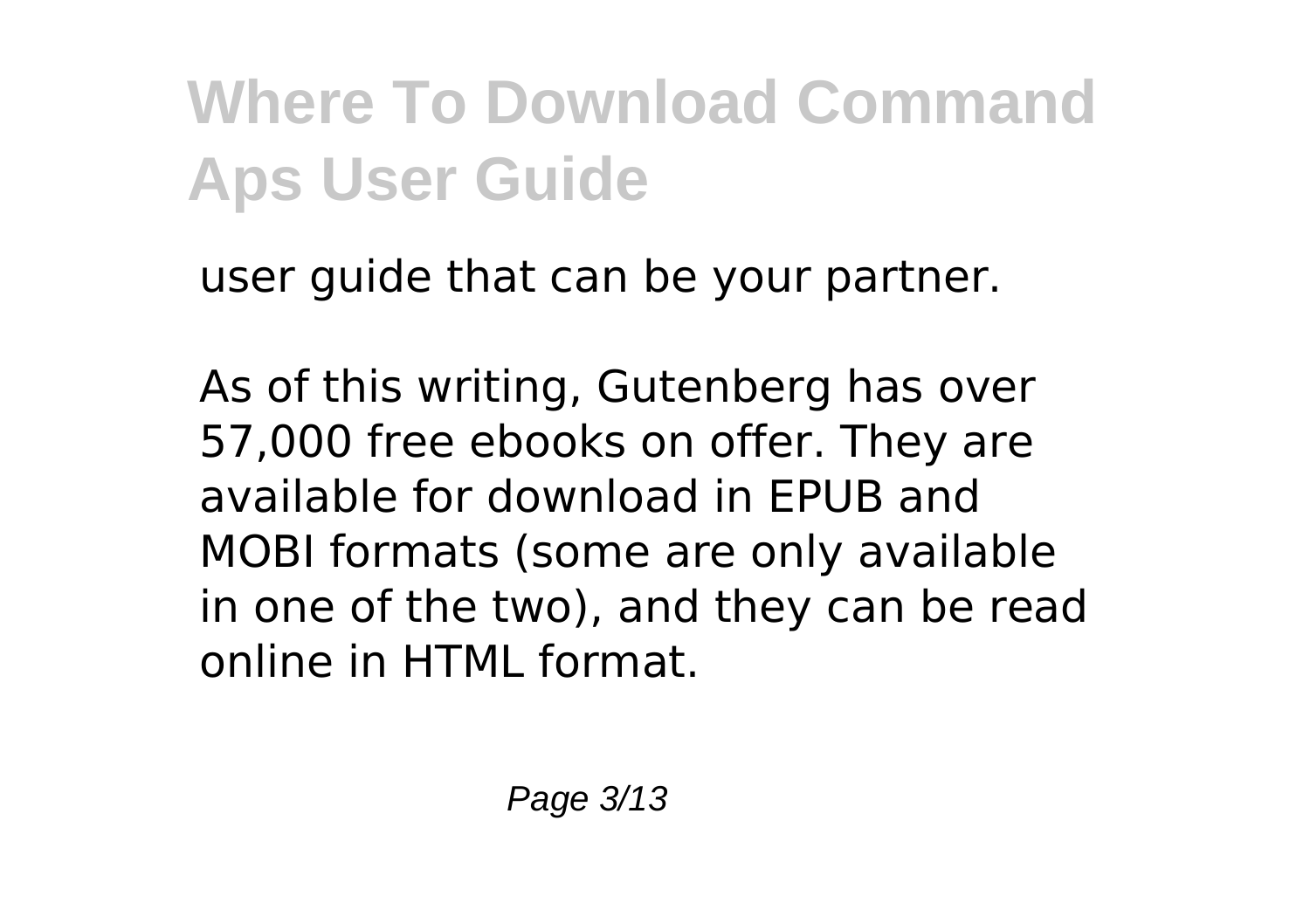#### **Command Aps User Guide**

Admin credentials for autonomous mode APs is Level 15 privilege user credentials, as configured on the AP. Admin credentials for lightweight APs is the AP user credentials as configured on the Wireless LAN Controller. Depending on the configuration of the AP, the following scenarios are possible: a.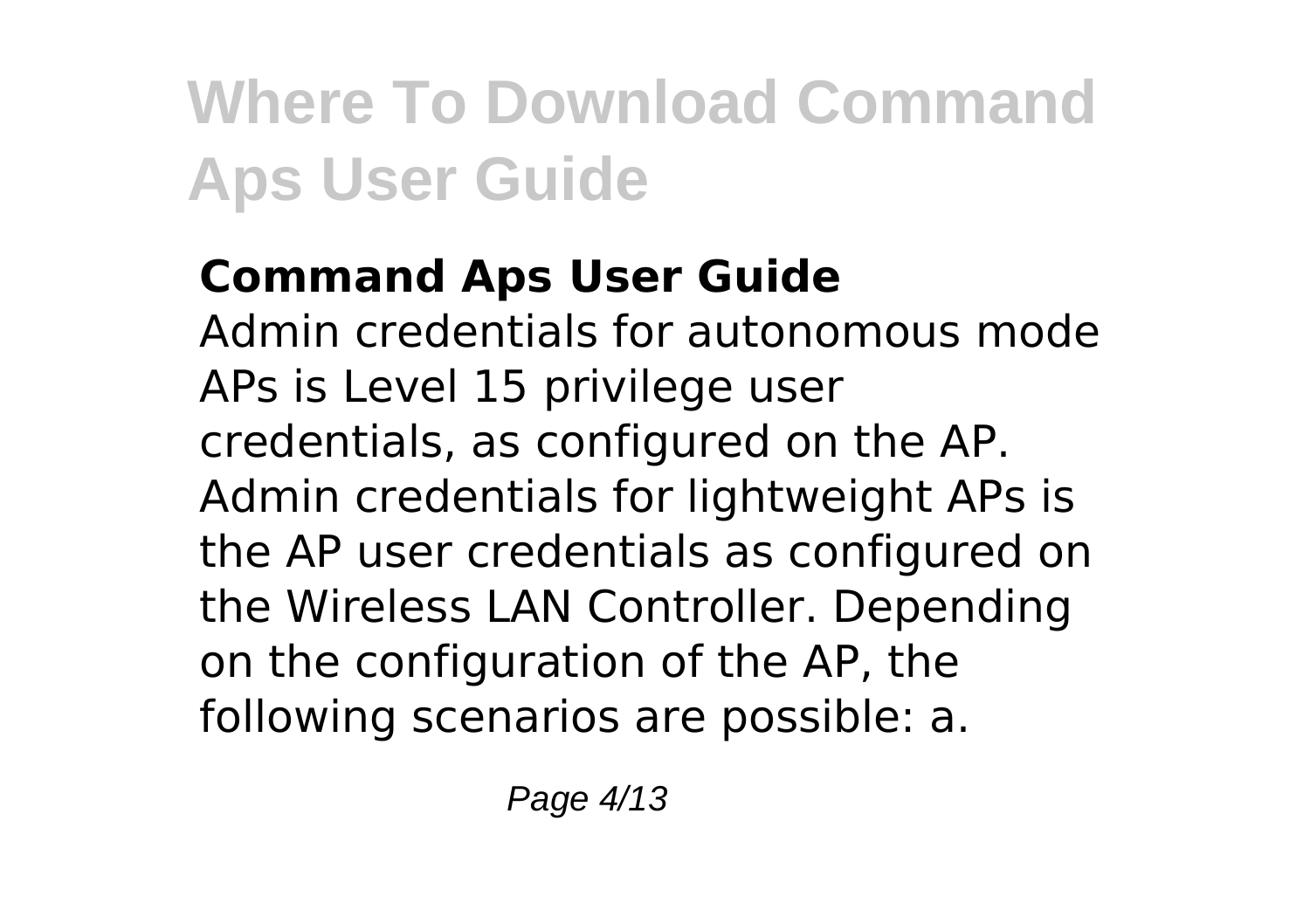Correctly configured AP-

**Cisco Aironet Universal AP Priming and Cisco AirProvision User Guide** If the original journal is published by APS, only a written agreement from the original author is required. The Physical Review Style and Notation Guide includes further details on formatting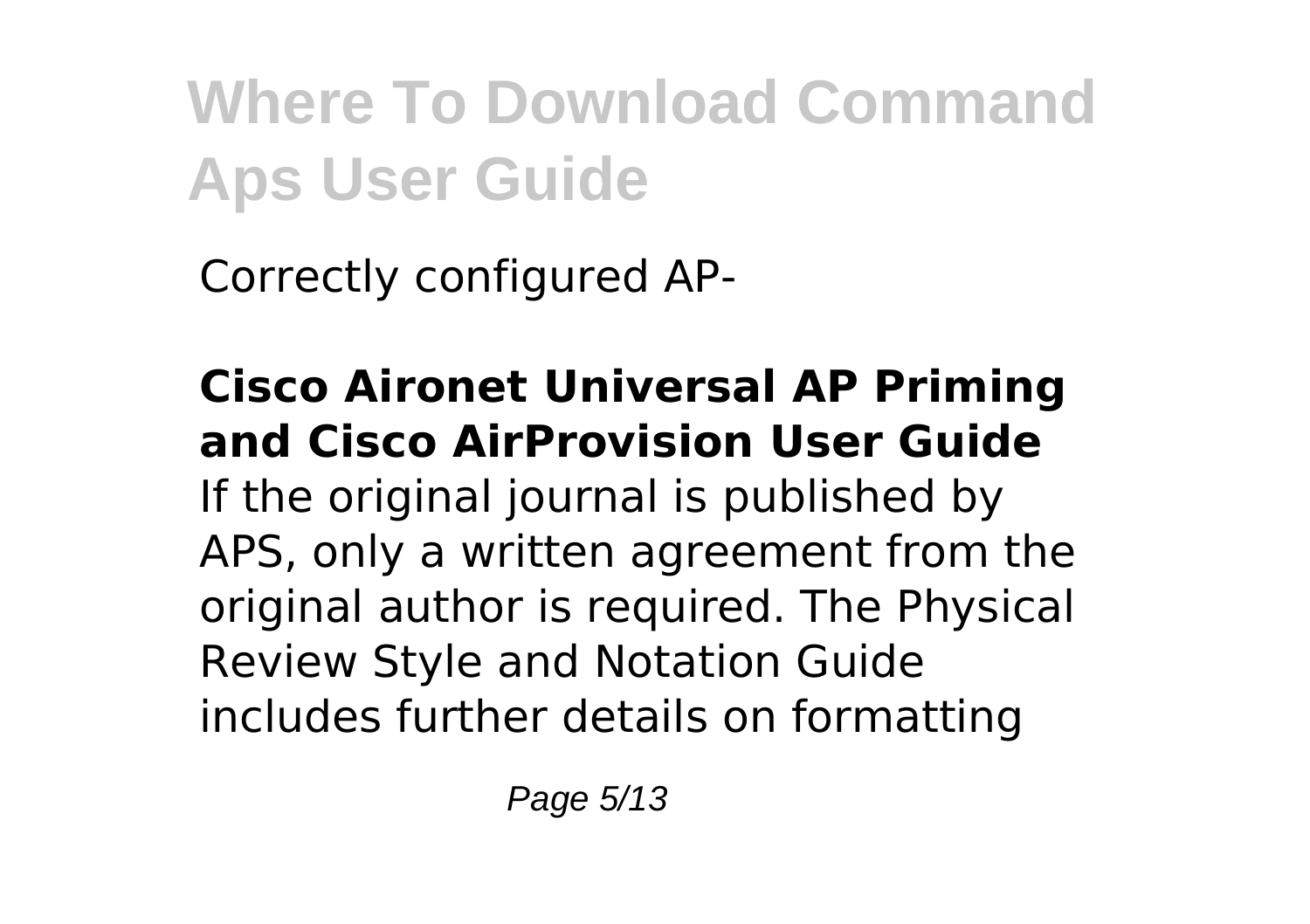figures and tables. Manuscript Submission and Resubmission. Submission. Submit manuscripts via our Submissions server. The Submissions server is designed ...

#### **Physical Review Letters - Information for Authors** Counting Words in a TeX File. Authors

Page 6/13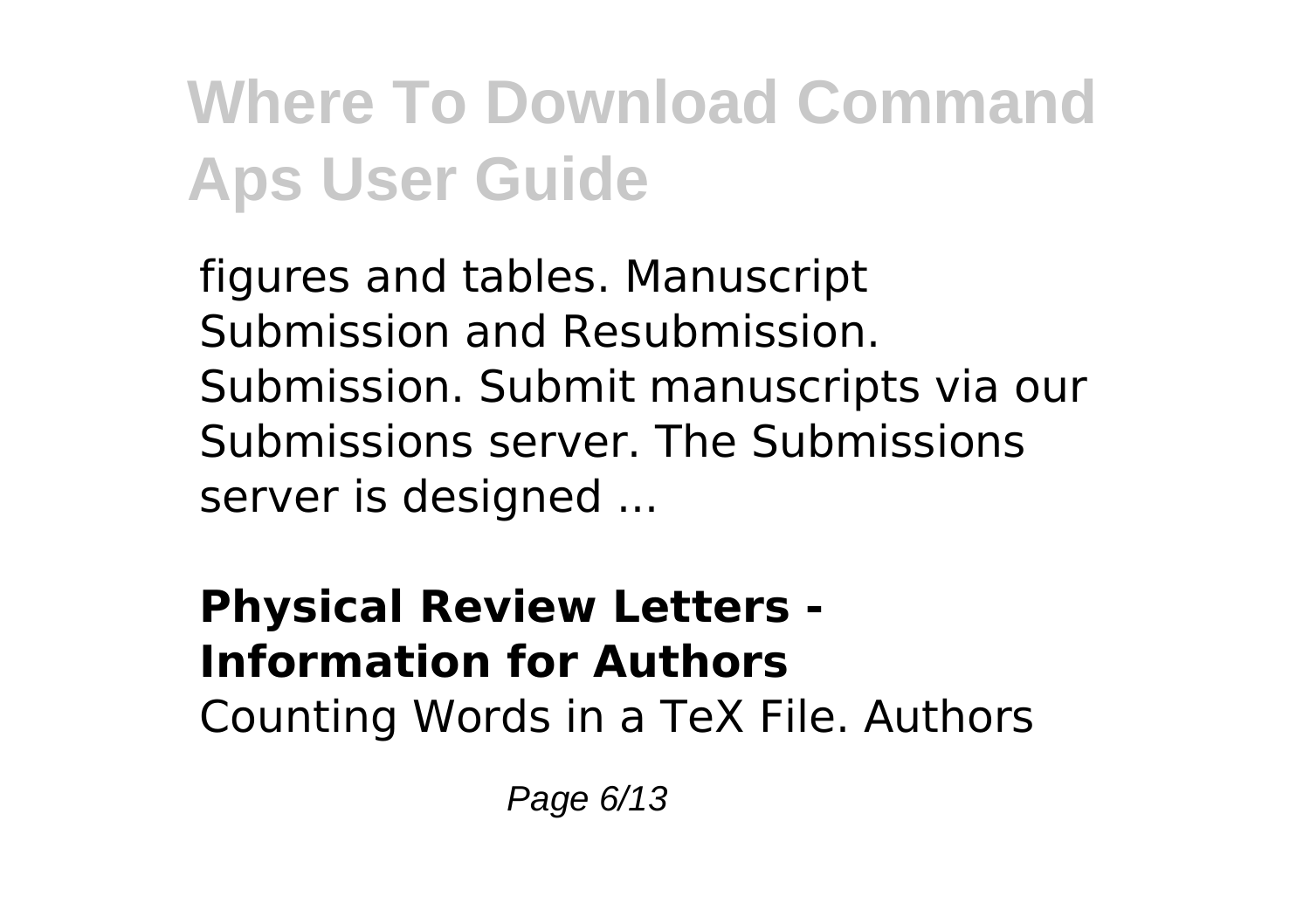are advised to use REVTeX 4.2 for the preparation of their manuscript, using the proper journal option ('prl' for Physical Review Letters for instance). Manuscripts that fit within the following page limits are likely to conform to the length guidelines: Letters and PRPER Short Papers: 4 pages, Letters: 4 pages for PRB; 5 pages for Physical Review A, C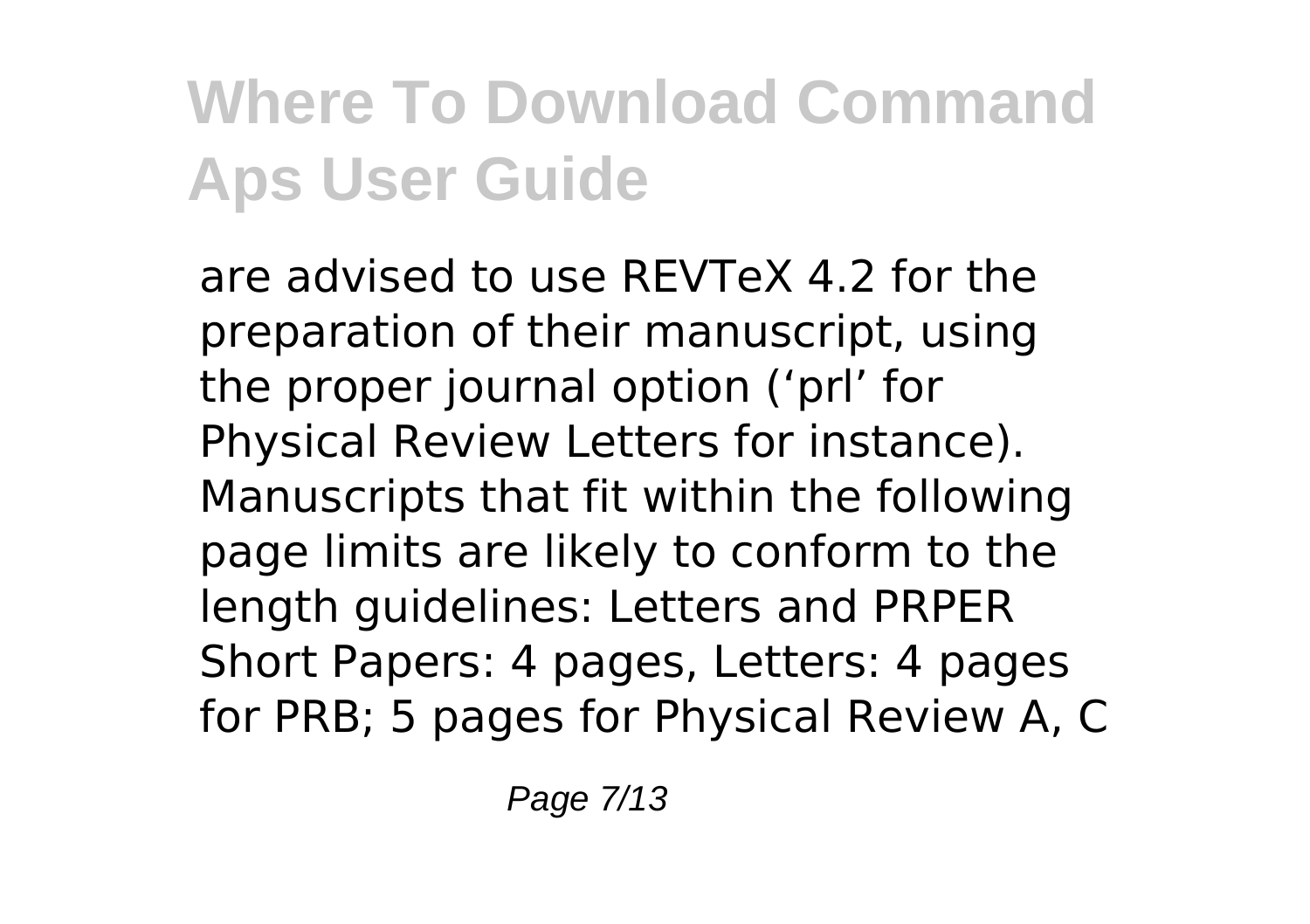#### **Physical Review Journals - Guidelines for Calculating Length**

...

The errpreset option can be specified in the netlist, or at the command line with +aps and ++aps (i.e. ++aps=moderate) options. The ++aps command-line option provides performance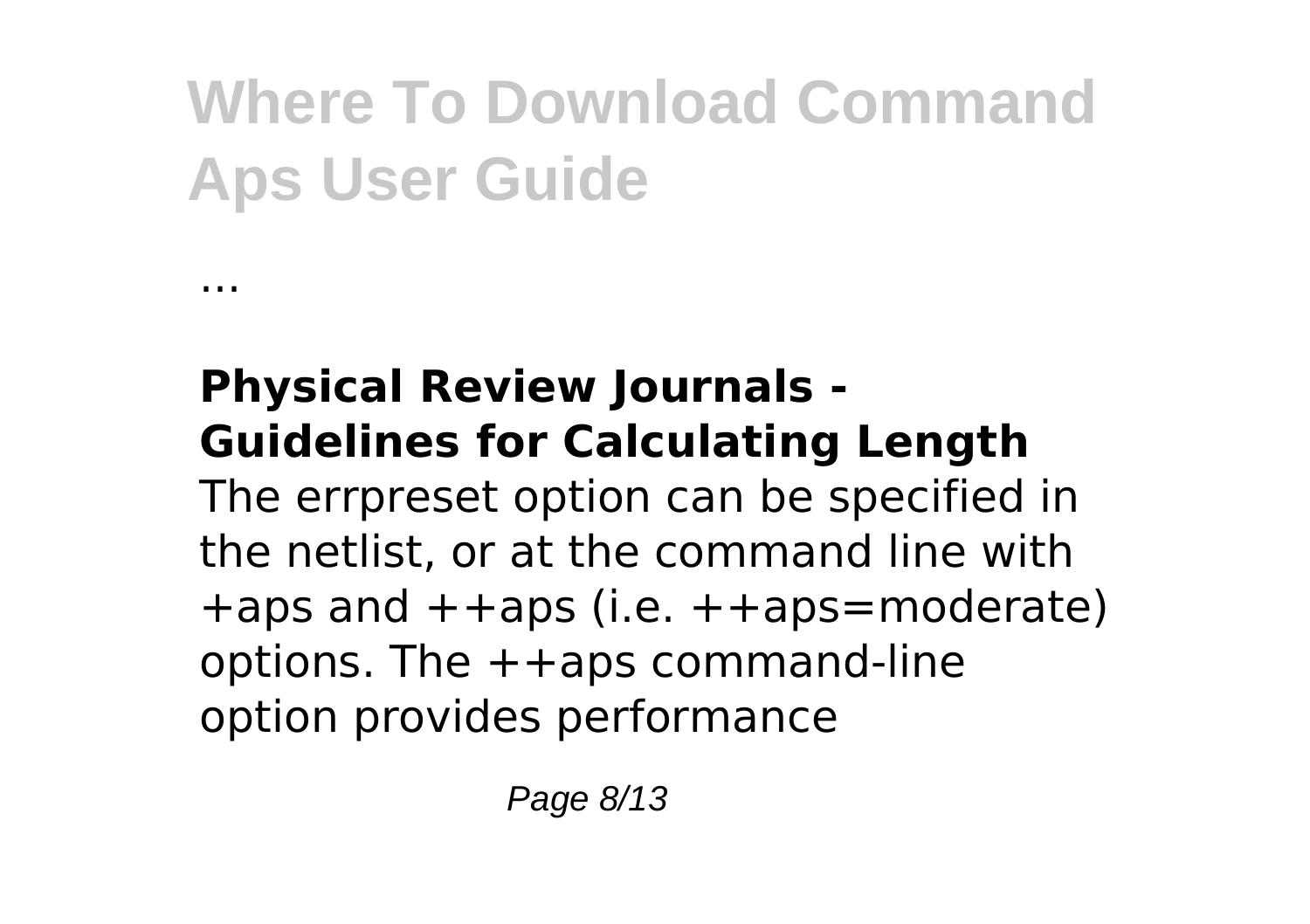optimization for each errpreset setting. It typically provides 1.5-2x performance gain over the same simulation with +aps, with no or minor degradation in accuracy.

#### **Spectre Tech Tips: Optimizing Spectre APS Performance**

For this to work, the existing APs would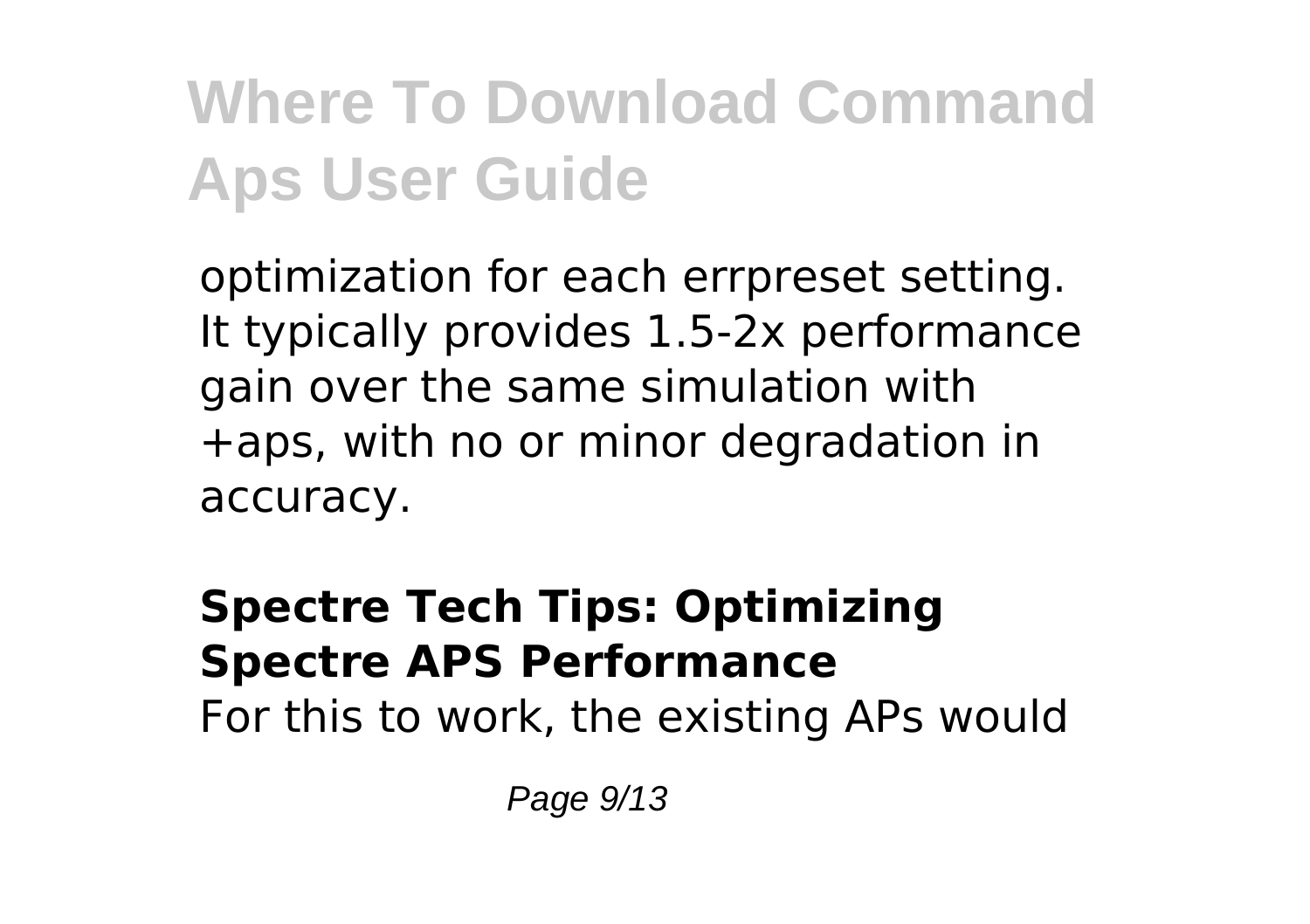have to be at a lower priority. If they are not, you can use a similar command for the APs you want to move off the primary but using a number lower than 4. I've had success with this method on a number of release versions in the past when needing to juggle APs on 5508 controllers without rebooting them.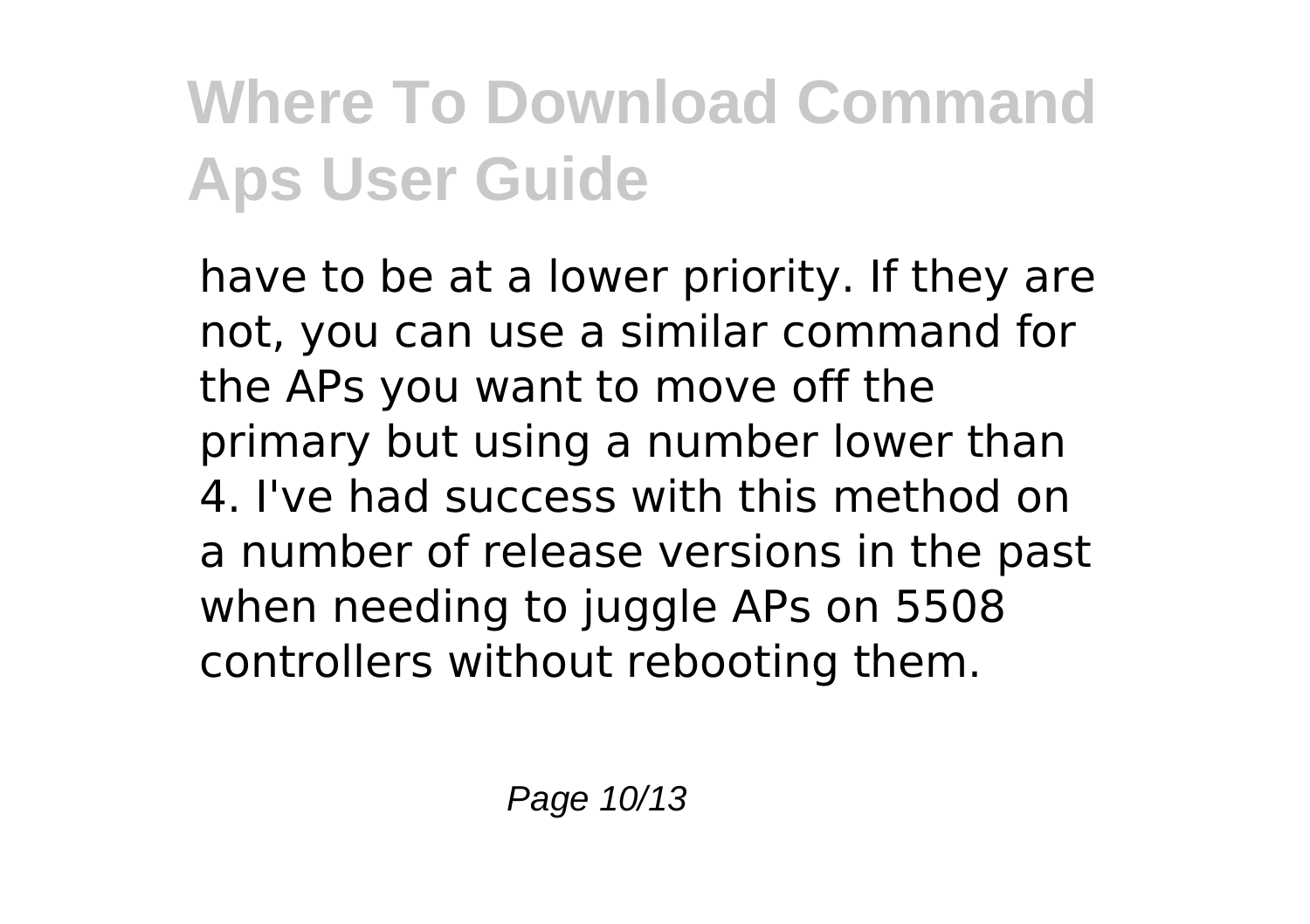#### **Command CLI to force an AP to join another WLC - Cisco**

The AP Profile identifies the SSIDs to which it applies. Managed APs can use automatic profile settings or the settings of the AP profiles that you create. Managed Access Points represent local wireless APs on FortiWiFi units and FortiAP units that the FortiGate unit has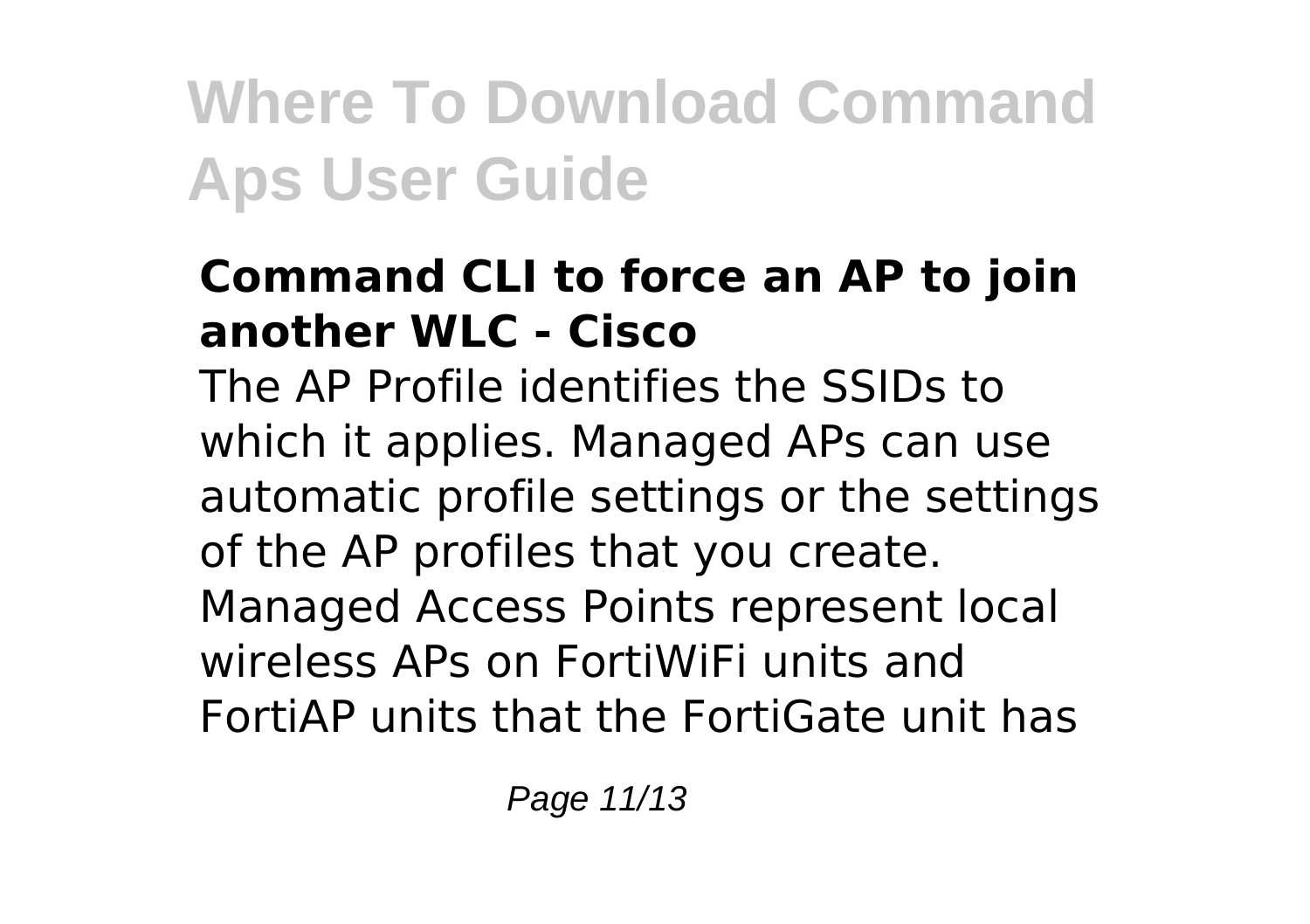discovered. There is one managed access point definition for each AP device.

Copyright code: [d41d8cd98f00b204e9800998ecf8427e.](/sitemap.xml)

Page 12/13